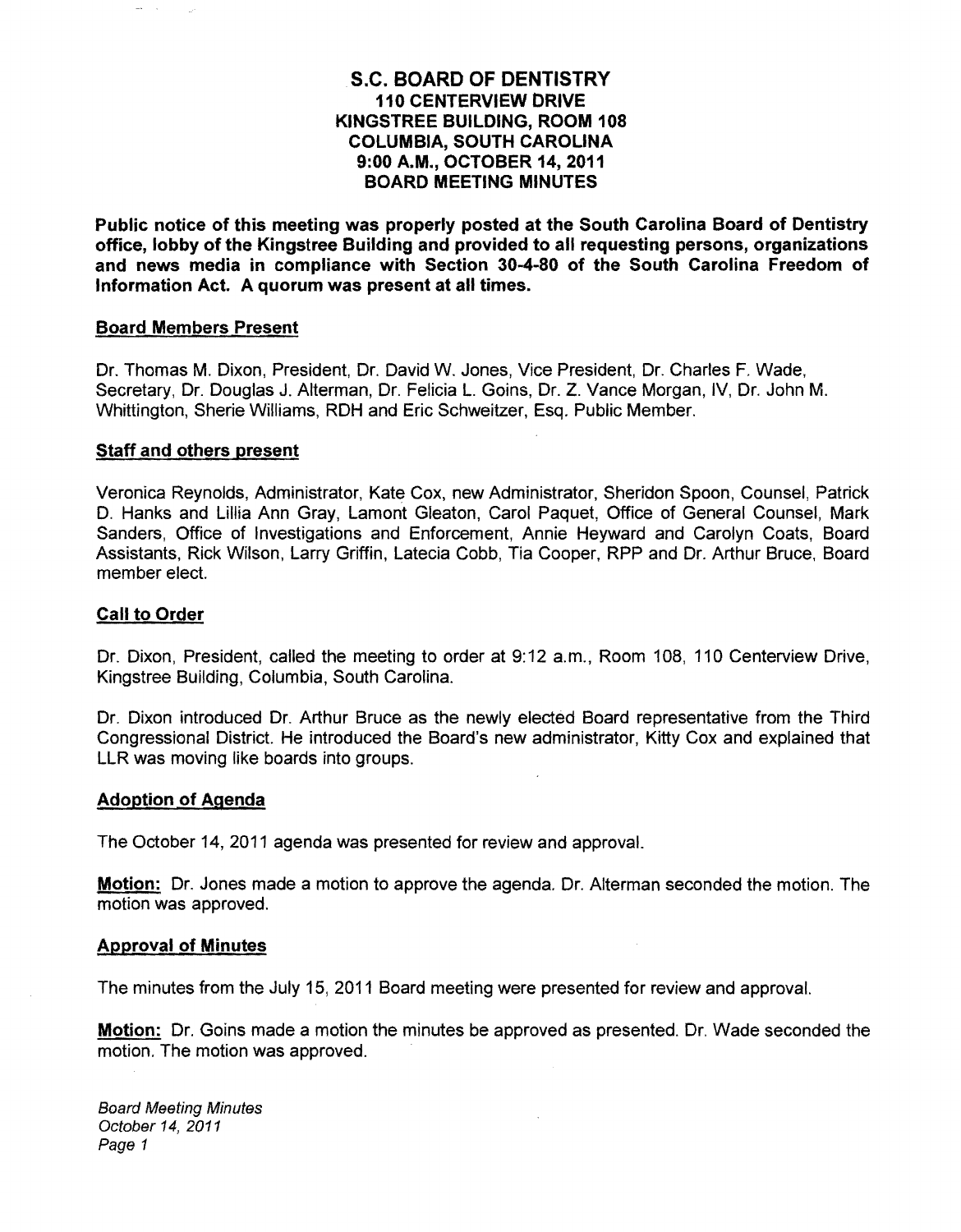## **Nitrous Oxide Monitoring Certification**

Ms. Amy Johnson, Aiken Technical College, requested the Board allow new Expanded Duty Dental Assistant (EDDA) graduates to monitor nitrous oxide sedation with a letter of intent to graduate from the program director for sixty days until the school's records department processes graduation documents and issues a diploma.

Ms. Heyward pointed out that according to the practice act one must be an EDDA to monitor nitrous oxide. She noted that many times copies of diplomas are not received to finalize the nitrous oxide certification. .

The Board indicated the process would remain the same.

# **RPP Abstinence Policy Statement**

Mr. Wilson requested the Board approve an expansion of the Recovering Professional Program (RPP) Abstinence Policy Statement. The policy would not allow a healthcare professional in recovery to practice while taking a drug that can alter or impair his/her judgment. They would be allowed to obtain the drugs, but would need to have a negative drug screen before resuming practice. This would only apply to those persons enrolled in the RPP program. Mr. Wilson will provide the Board with a list of medications that cannot be taken while in RPP.

**Motion:** Dr. Alterman made a motion to approve the expansion of the RPP Abstinence Policy Statement. Dr. Wade seconded the motion. The motion carried with no opposition.

# **Office of Investigation and Enforcement Report (OlE)**

Mr. Sanders with the Office of Investigations and Enforcement presented the OlE report with eight dismissals, four formal complaints and five letters of caution.

**Motion:** Dr. Wade made a motion to accept the OlE report as given. Dr. Jones seconded the motion. The motion carried with no opposition.

Ms. Reynolds informed the Board that this would be Mr. Sanders last Dental Board meeting. Dr. Dixon thanked Mr. Sanders for his hard work expressing he had· done a great job through the years.

**Consent Agreement** in the matter of case #2009-81. Dr. Jones recused himself from the hearing.

**Motion:** Dr. Wade made a motion to go into Executive Session. The motion was seconded and approved.

**Motion:** Dr. Goins made a motion to return to public session. The motion was seconded and approved.

**Motion:** In open session, Dr. Alterman made a motion to reject the Consent Agreement. The motion was seconded and approved.

**Motion:** Dr. Wade made a motion to dismiss the case. The motion was seconded and approved.

Board Meeting Minutes October 14,2011 Page 2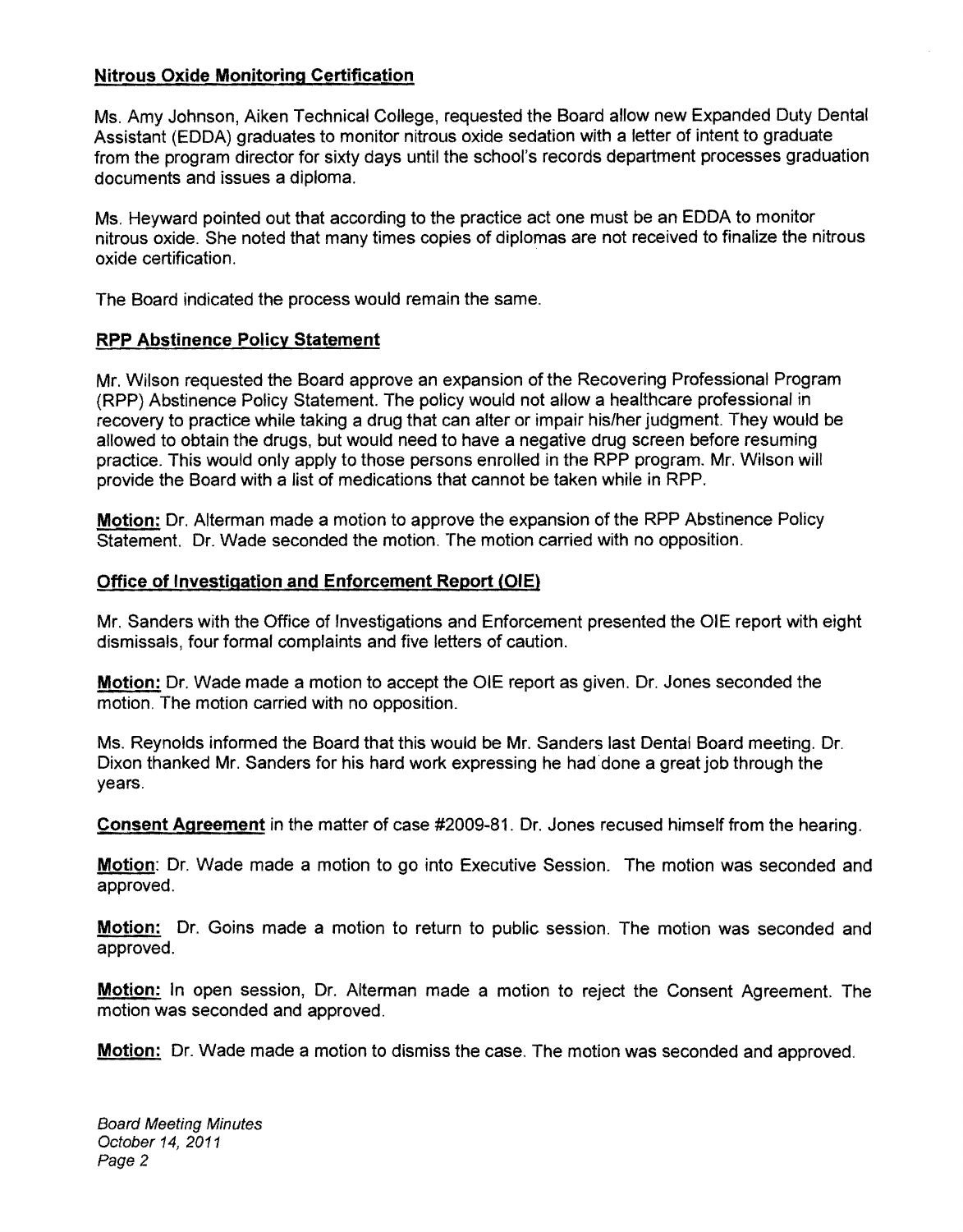**Consent Agreement Hearing** in the matter of Melissa Albergotti, DH, case #2009-50.

**Motion:** Dr. Goins made a motion to go into executive session. The motion was seconded and approved.

**Motion:** Dr. Whittington made a motion to return to public session. The motion was seconded and approved.

**Motion:** In open session, Dr. Goins made a motion the Board accept the Consent Agreement. The motion was seconded and approved.

The Respondent's license was placed on probationary status for two years, pay a \$1,000.00 fine and complete a pre-approved course in ethics within twelve months of the effective date of the agreement.

**Consent Agreement Hearing** in the matter of Emily Langley, DH, case #2009-69.

**Motion:** Dr. Goins made a motion to go into executive session. The motion was seconded and approved.

**Motion:** Dr. Alterman made a motion to return to public session. The motion was seconded and approved.

**Motion:** In open session, Dr. Whittington made a motion to accept the Consent Agreement. The motion was seconded and approved.

The Respondent's license will be on a probationary status for a period of five years, must complete a six hour pre-approved course in ethics within twelve months of the date of the agreement and undergo the RPP contract.

**Motion for Reconsideration of Prior Order** in the matter of Carla Marie Jacovino, RDH, case #2004-1. Tia Cooper, RPP, appeared and indicated Ms. Jacovino had met the terms of her agreement and was compliant with RPP.

**Motion:** Dr. Alterman made a motion to accept Ms. Jacovino's petition to be released from the terms and conditions of the order requiring she participate in the RPP program. The motion was seconded and approved.

**Memorandum of Agreement and Stipulations** in the matter of Patrick Ryan Marcello, DMD, case #2008-157 and #2009-66.

Dr. Dixon recused himself from the hearing. Dr. Jones, Vice Chairman, called the hearing to order.

The Respondent's attorney informed the Board that the Respondent agrees with the facts of the Memorandum of Agreement and Stipulations (MOA), but does not agree with the punishment.

**Motion:** Mr. Schweitzer made a motion to go into executive session. The motion was seconded and approved.

**Motion:** Dr. Wade made a motion to return to public session. The motion was seconded and approved.

Board Meeting Minutes October 14,2011 Page 3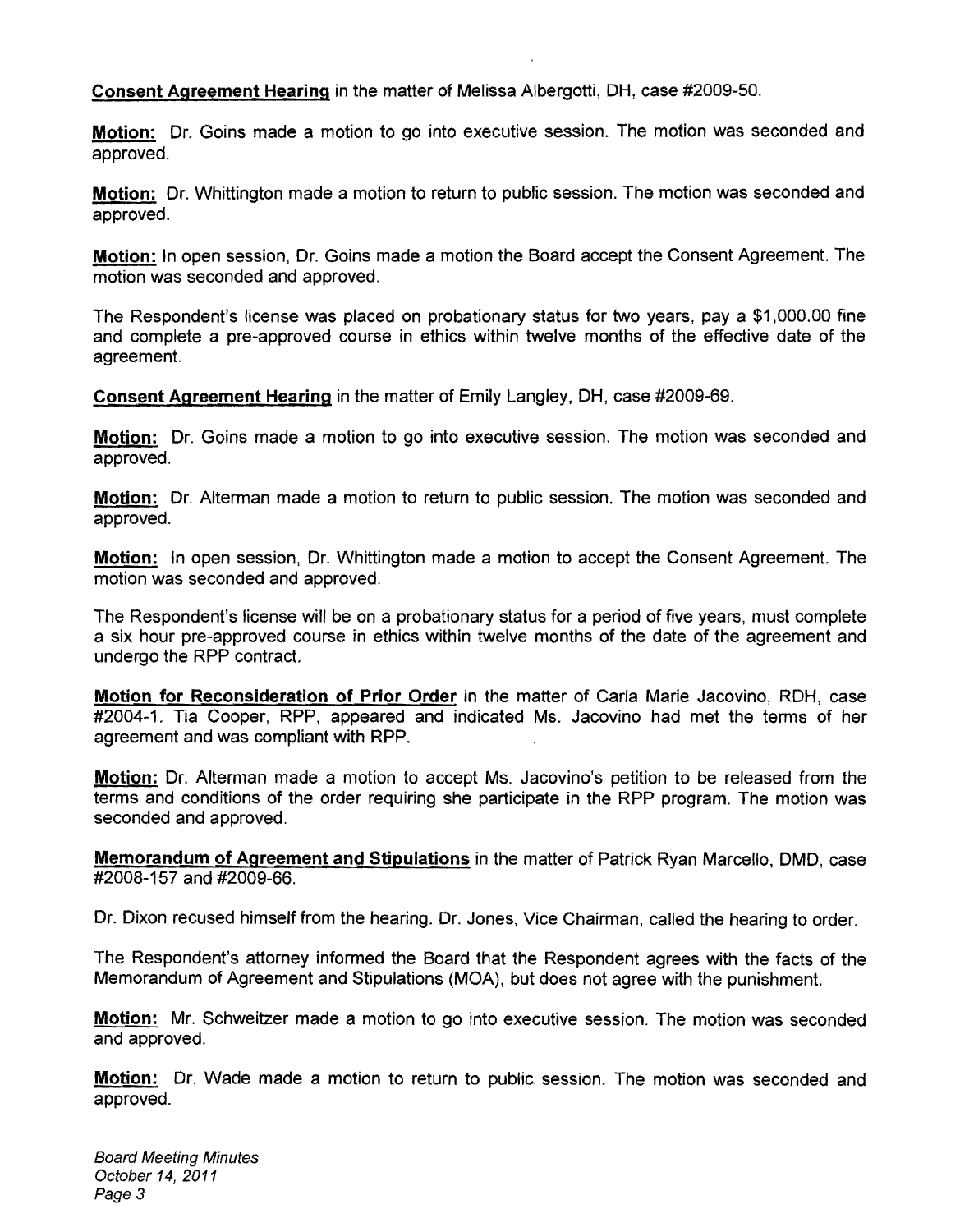**Motion:** In open session, Mr. Schweitzer made a motion to reject the Memorandum of Agreement and Stipulations requesting a full evidentiary hearing. The motion was seconded and approved.

The Board members took a short break.

**Hearing** in the matter of Charles Robert Conner, Jr., DDS, case #2007-71, #2007-91 and #2008 138, the Board, attorneys for the Respondent, and the State's attorney agreed to postpone the hearing until a later date. The Board discussed finding a date.

#### **Ratification of Dentists/HygienistslTechnicians licensed/Registered**

**Motion:** Dr. Alterman made a motion to ratify approval for the following applicants that met SRTA/CRDTS/ADEX/ADLEX/CREDENTIALS/DIPLOMAT requirements for licensure/reinstatement. The motion was seconded and approved.

### **Dentists**

Joseph M. Atcheson, DMD Scott P. Bossert, DDS Serge Gauthier, DDS Dominicque B. Gray, DDS Kingsley O. Momodu, DDS Richard A. Kapitan, DDS<br>Peter J. Mehr, DDS Scott M. Bernth, DDS Sreehari Kancharla, DDS Peter J. Mehr, DDS Scott M. Bernth, DDS Sreehari Kancharla, DDS<br>Shivani A. Patel, DMD Shristy L. Sikes. DMD Sherly S. Sohal. DDS Shivani A. Patel, DMD Christy L. Sikes, DMD Sherly S. Sohal, DDS<br>Creighton W. Baldwin, DMD Nicholas J. Ruggiero, DMD Sandra L. Cohen, DDS Creighton W. Baldwin, DMD Nicholas J. Ruggiero, DMD Sandra L. Cohen, DDS Alexander J. Culp, DMD Jamie A. O'Neill, DDS Ryan J. Price, DMD<br>Marc J. Franks. DMD Tuvet Ngo Thi Tran. DMD Tammara M. Bell. D Harjot K. Virk, DDS Rakesh Kumar, DDS Michael P. O'Neill, DDS David L. Reynolds, DMD Rodney N. Cost, Jr., DDS Erin M. Haugen, DDS Stephanie L. Ledbetter, DDS Jennifer J. Cote, DMD Shikha Kapoor, DDS<br>Brian P. Mantor, DMD Vineer Sharma, DDS

### **American Board Diplomates**

Richard A. Kapitan, DDS

### **Reinstated**

| Lisa S. Ravenel, DMD     | Mary E. Batson, DMD | Robert L. Stonerock, DDS |
|--------------------------|---------------------|--------------------------|
| James V. Depiero         |                     |                          |
| $\overline{\phantom{a}}$ |                     |                          |

Vineer Sharma, DDS

### **Specialty Examination**

| Juan E. Faja-Fernandez, DMD | Norman B. Fine, DMD      | Christopher J. Hall, DMD |
|-----------------------------|--------------------------|--------------------------|
| Mark L. McEntire, DMD       | Jeffrey B. Mokris, DMD   | Daniel R. Pennella, DMD  |
| Michael J. Pfister, DDS     | Katherine E. Renne', DMD | Lenora G. Covington, DMD |

**Motion:** Dr. Alterman made a motion to ratify the approval of the following applicants that met all SRTAlCRDTS requirements for licensure. The motion was seconded and approved.

### **Dental Hygienists**

Sayra A. Boyce Sally J. Farrell

Andrea S. Cumalander Nan K. Paul Dennise M. Dabbagh Bridget N. Poole

Tuyet Ngo Thi Tran, DMD Tammara M. Bell, DDS

Samuel P. Zink, Jr., DMD Michael J. Groover, DMD

Board Meeting Minutes October 14,2011 Page 4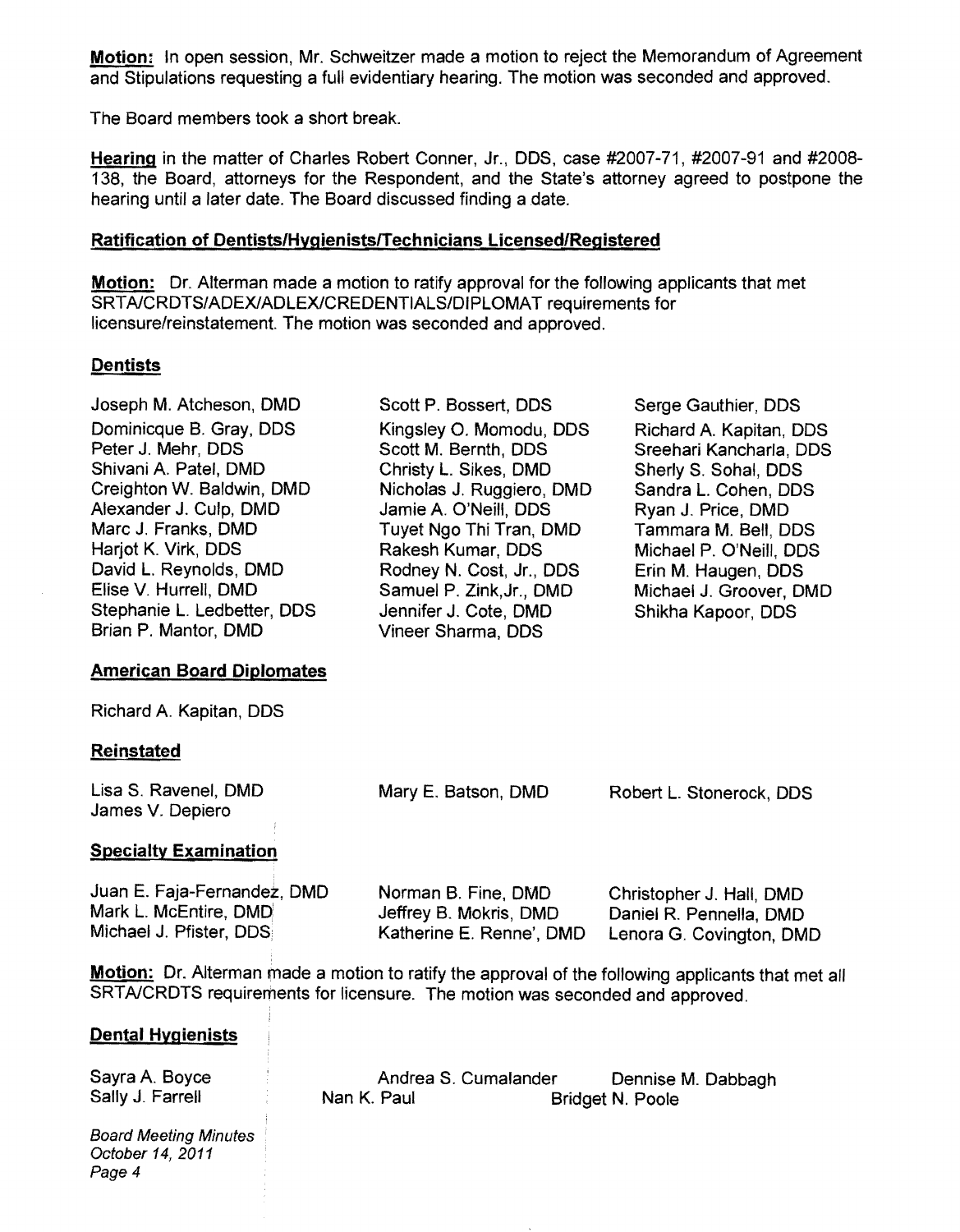#### **Dental Hygienists continued**

Rachele A. Rainaldo Amanda B. Rosson Jessica A. Rubinstein <br>Ashlev N. Sellers Crystal H. Troll Jamie L. Walker Ashley N. Sellers Crystal H. Troll Jamie l. Walker Tammy Foy Amanda J. Jones Janice D. Rohe Guillermo C. Castro Lisa H. Cathey Andrea M. Condon Tiphenee R. Holliday Kelly M. Logan Megan R. Mullinax Chandra J.M. Parsley Lauren l. Swails Tiffany R. Wiggins Jamie M. Hutchison Christine Orofino Diane H. Spencer Stephanie M. Wells Ashley E. Childers Brenda M. Burrell Evangeline N. Hedgepath Nancy M. Vazquez Sabel Fantini Jamie E. Gilbert Irene Karras Chandler E. Kellam<br>Sera A. May Caitlin N. McIntyre Felisha Mickens Sera A. May Caitlin N. Mcintyre Felisha Mickens Jennifer L. Stallard Jeanna C. Ackley<br>Tekila Boatwright Jeremy A. Harris Cynthia M. Lawrence Susan A. Volk Courtney B. Colman Joan C. Hirak Joan C. Hirak Michelle A. Hargett Jennifer l. F awaz Joan C. Hirak Meagan E. Hulme Oceantreea Kelly Tanya K. Denton Keely B. Odom Nicole J. Brunson Alexis M. Mink Tina Odum Raven A. Ryals Sarah H. Fernald

Tekila Boatwright Jeremy A. Harris Christina M. McArthur

#### **Dental Hygienists Reinstated**

Erin H. Zimmerman

**Motion:** Dr. Alterman made a motion to ratify the approval of the following applicants that met all requirements for licensure. The motion was seconded and approved.

### **Dental Technicians**

Russell A. Savage, CDT Winston S. McClintock, CDT Kenneth R. Waldo, CDT

#### **Office of General Counsel (OGC) Report**

Ms. Reynolds informed the Board that OGC had not submitted a report.

#### **Mobile Dental Facilities**

Ms. Reynolds reported the inspectors noted some of the mobile dental facilities were not equipped with handicap lifts and asked if the vans should be approved. The Board stated the approval of the inspections should not go forward until there was an opinion from the American Disabilities Act.

#### AD EX **Representative**

**Motion:** Dr. Jones made a motion nominating Dr. Michelle Bedell as the District Six representative for ADEX. The motion was seconded and approved.

Board Meeting Minutes October 14, 2011 Page 5